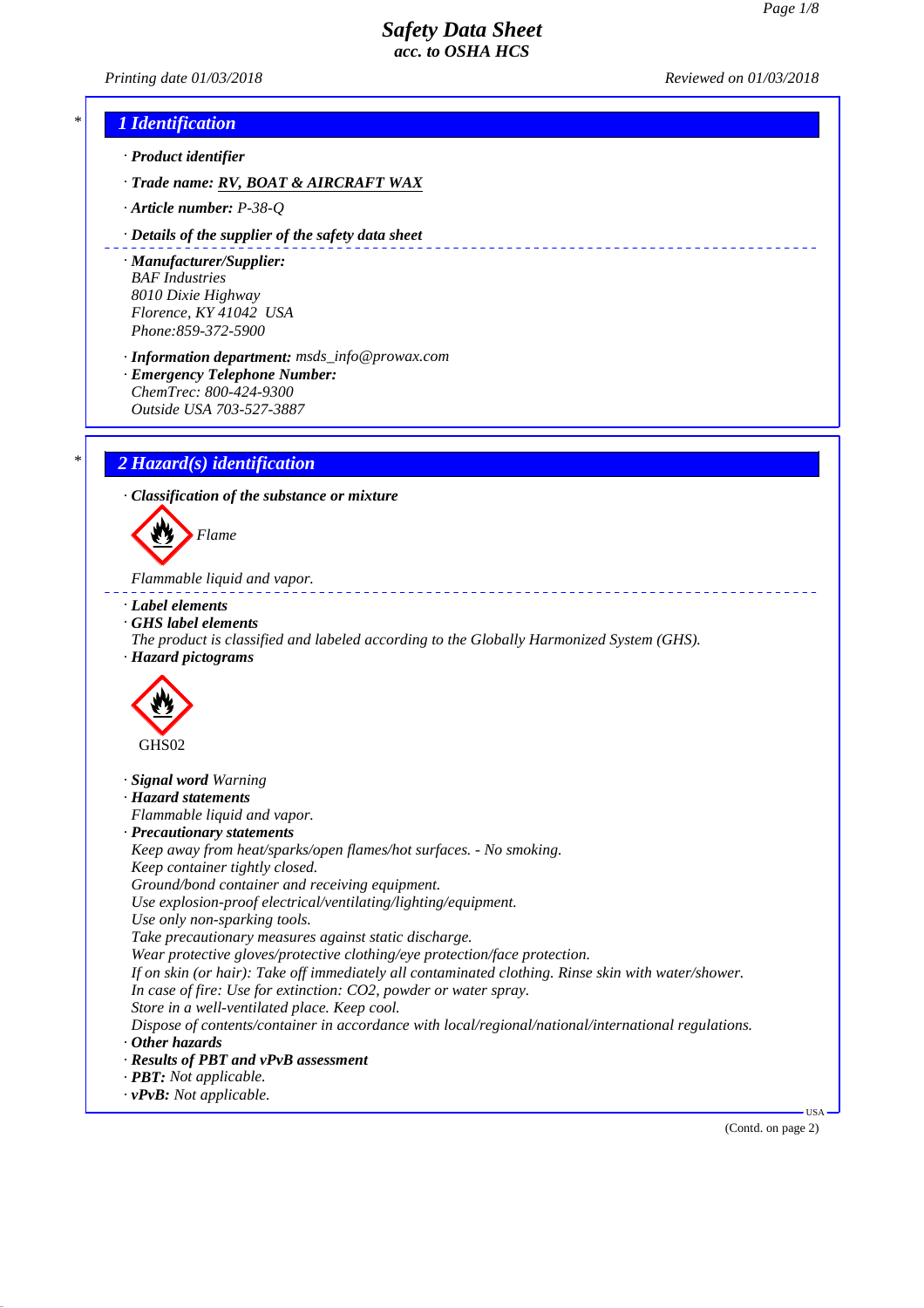*Printing date 01/03/2018 Reviewed on 01/03/2018*

### *Trade name: RV, BOAT & AIRCRAFT WAX*

(Contd. of page 1)

### *\* 3 Composition/information on ingredients*

#### *· Chemical characterization: Mixtures*

*· Description: Mixture of the substances listed below with nonhazardous additions.*

### *· Dangerous components:*

| $64742-88-7$ medium aliphatic hydrocarbon              | $ 2.5 - 10\% $ |
|--------------------------------------------------------|----------------|
| 61790-53-2 Diatomaceous earth (Silica-Amorphous)       | $ 2.5 - 10\% $ |
| 64742-47-8 Distillates (petroleum), hydrotreated light | $ 2.5 - 10\% $ |
| emulsifier<br>detergent blend                          | ≤2.5%          |

### *\* 4 First-aid measures*

- *· Description of first aid measures*
- *· After inhalation: Supply fresh air; consult doctor in case of complaints.*
- *· After skin contact: Generally the product does not irritate the skin.*
- *· After eye contact: Rinse opened eye for several minutes under running water.*
- *· After swallowing: If symptoms persist consult doctor.*
- *· Information for doctor:*
- *· Most important symptoms and effects, both acute and delayed No further relevant information available.*
- *· Indication of any immediate medical attention and special treatment needed*
- *No further relevant information available.*

### *5 Fire-fighting measures*

#### *· Extinguishing media*

*· Suitable extinguishing agents:*

*CO2, extinguishing powder or water spray. Fight larger fires with water spray or alcohol resistant foam. · Special hazards arising from the substance or mixture No further relevant information available.*

- *· Advice for firefighters*
- *· Protective equipment: No special measures required.*

### *\* 6 Accidental release measures*

- *· Personal precautions, protective equipment and emergency procedures*
- *Wear protective equipment. Keep unprotected persons away.*
- *· Environmental precautions:*
- *Dilute with plenty of water.*
- *Do not allow to enter sewers/ surface or ground water.*
- *· Methods and material for containment and cleaning up: Absorb with liquid-binding material (sand, diatomite, acid binders, universal binders, sawdust).*
- *Ensure adequate ventilation.*
- *· Reference to other sections*
- *See Section 7 for information on safe handling.*
- *See Section 8 for information on personal protection equipment.*
- *See Section 13 for disposal information.*

### *\* 7 Handling and storage*

- *· Handling:*
- *· Precautions for safe handling No special precautions are necessary if used correctly.*
- *· Information about protection against explosions and fires:*
- *Keep ignition sources away Do not smoke.*

(Contd. on page 3)

 $-<sub>U</sub><sub>SA</sub>$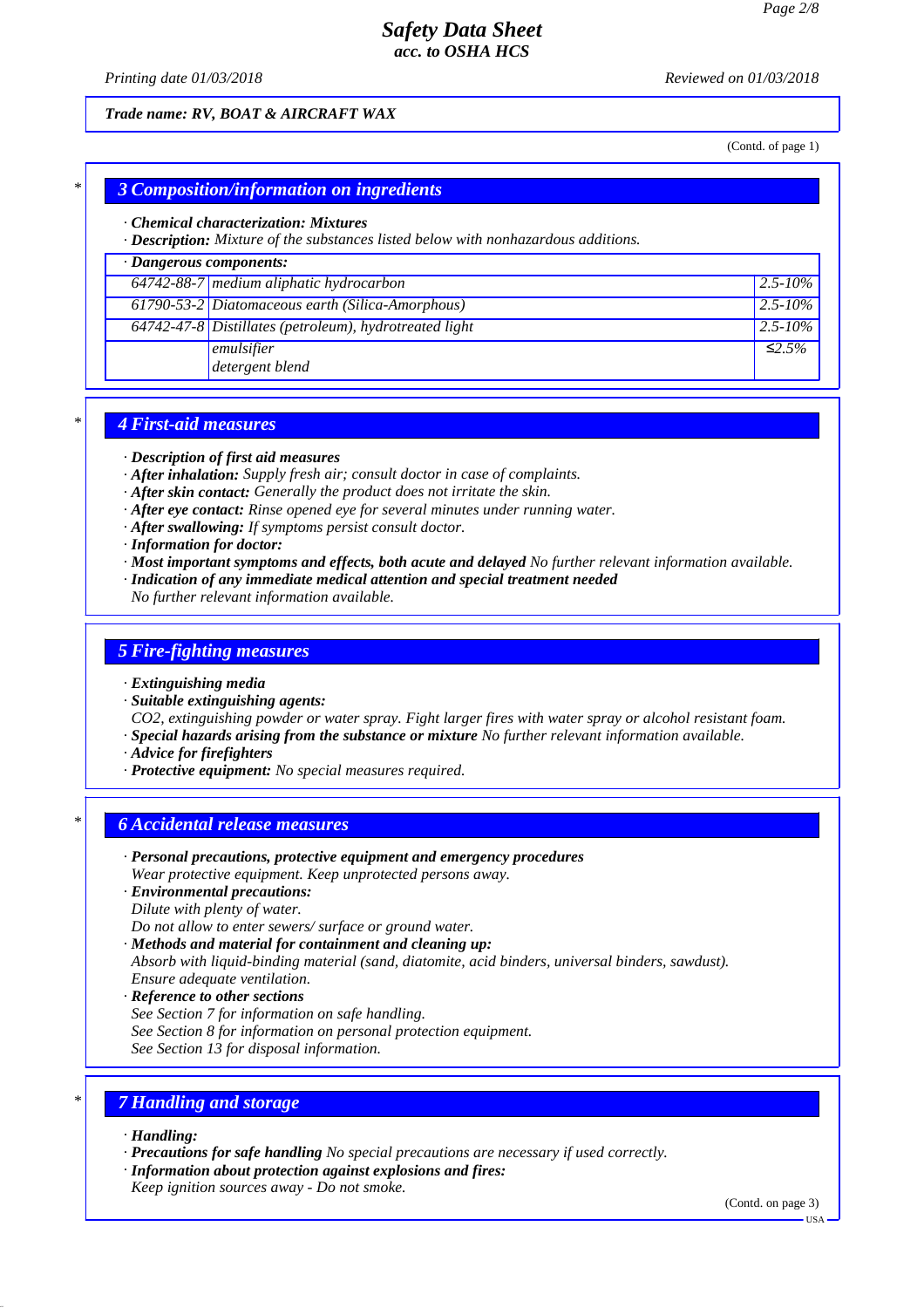*Printing date 01/03/2018 Reviewed on 01/03/2018*

*Trade name: RV, BOAT & AIRCRAFT WAX*

*Protect against electrostatic charges.*

- *· Conditions for safe storage, including any incompatibilities*
- *· Storage:*
- *· Requirements to be met by storerooms and receptacles: No special requirements.*
- *· Information about storage in one common storage facility: Not required.*
- *· Further information about storage conditions: Keep receptacle tightly sealed.*
- *· Specific end use(s) No further relevant information available.*

*\* 8 Exposure controls/personal protection*

- *· Additional information about design of technical systems: No further data; see item 7.*
- *· Control parameters*
- *· Components with limit values that require monitoring at the workplace:*

*The following constituent is the only constituent of the product which has a PEL, TLV or other recommended exposure limit.*

*At this time, the other constituents have no known exposure limits.*

### *61790-53-2 Diatomaceous earth (Silica-Amorphous)*

*PEL 20mppcf or 80mg/m3 /%SiO2*

*REL Long-term value: 6 mg/m³ See Pocket Guide App. C*

*TLV TLV withdrawn*

*· Additional information: The lists that were valid during the creation were used as basis.*

- *· Exposure controls*
- *· Personal protective equipment:*
- *· General protective and hygienic measures: Wash hands before breaks and at the end of work.*
- *· Breathing equipment: Not required.*
- *· Protection of hands:*

*The glove material has to be impermeable and resistant to the product/ the substance/ the preparation.*

*Due to missing tests no recommendation to the glove material can be given for the product/ the preparation/ the chemical mixture.*

*Selection of the glove material on consideration of the penetration times, rates of diffusion and the degradation*

*· Material of gloves*

*The selection of the suitable gloves does not only depend on the material, but also on further marks of quality and varies from manufacturer to manufacturer. As the product is a preparation of several substances, the resistance of the glove material can not be calculated in advance and has therefore to be checked prior to the application.*

*· Penetration time of glove material*

*The exact break through time has to be found out by the manufacturer of the protective gloves and has to be observed.*

*· Eye protection:*



*Tightly sealed goggles*

## *\* 9 Physical and chemical properties*

*· Information on basic physical and chemical properties*

*· General Information*

*· Appearance:*

*Form: Liquid Color: Pink*

(Contd. on page 4)

(Contd. of page 2)

USA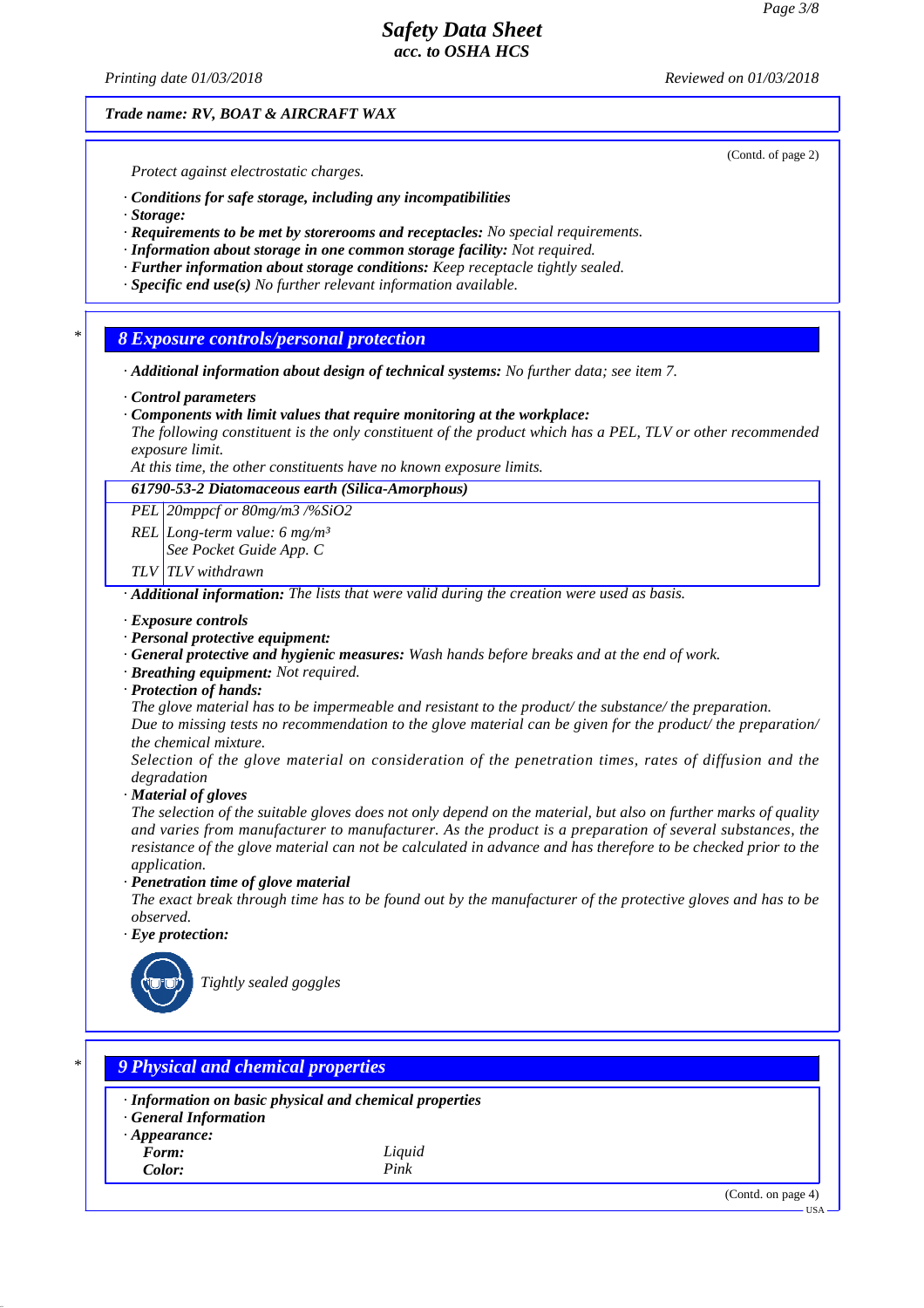*Printing date 01/03/2018 Reviewed on 01/03/2018*

### *Trade name: RV, BOAT & AIRCRAFT WAX*

|                                                              | (Contd. of page 3)                                                                            |
|--------------------------------------------------------------|-----------------------------------------------------------------------------------------------|
| $\cdot$ Odor:                                                | Characteristic                                                                                |
| · Odor threshold:                                            | Not determined.                                                                               |
| $\cdot$ pH-value at 20 $\textdegree$ C (68 $\textdegree$ F): | 8.46-8.86                                                                                     |
| Change in condition                                          |                                                                                               |
| Melting point/Melting range:                                 | Undetermined.                                                                                 |
| <b>Boiling point/Boiling range:</b>                          | 100 °C (212 °F)                                                                               |
| · Flash point:                                               | 42 °C (107.6 °F)                                                                              |
| · Flammability (solid, gaseous):                             | Not applicable.                                                                               |
| · Ignition temperature:                                      | 265 °C (509 °F)                                                                               |
| · Decomposition temperature:                                 | Not determined.                                                                               |
| · Auto igniting:                                             | Product is not selfigniting.                                                                  |
| · Danger of explosion:                                       | Product is not explosive. However, formation of explosive air/vapor<br>mixtures are possible. |
| · Explosion limits:                                          |                                                                                               |
| Lower:                                                       | Not determined.                                                                               |
| <b>Upper:</b>                                                | Not determined.                                                                               |
| $\cdot$ Vapor pressure at 20 °C (68 °F):                     | 23 hPa $(17.3 \, \text{mm Hg})$                                                               |
| $\cdot$ Density at 20 $\cdot$ C (68 $\cdot$ F):              | 0.9922 $g/cm^3$ (8.2799 lbs/gal)                                                              |
| · Relative density                                           | Not determined.                                                                               |
| · Vapor density                                              | Not determined.                                                                               |
| $\cdot$ Evaporation rate                                     | Not determined.                                                                               |
| · Solubility in / Miscibility with                           |                                                                                               |
| Water:                                                       | Fully miscible.                                                                               |
| · Partition coefficient (n-octanol/water): Not determined.   |                                                                                               |
| · Viscosity:                                                 |                                                                                               |
| Dynamic at 20 $\textdegree$ C (68 $\textdegree$ F):          | 25,000-35,000 mPas                                                                            |
| Kinematic:                                                   | Not determined.                                                                               |
| · Solvent content:                                           |                                                                                               |
| <b>Organic solvents:</b>                                     | 10.4%                                                                                         |
| Water:                                                       | 61.4%                                                                                         |
| <b>VOC</b> content:                                          | 10.40%                                                                                        |
|                                                              | $103.2$ g/l / 0.86 lb/gl                                                                      |
| <b>Solids content:</b>                                       | 17.3%                                                                                         |
| $·$ Other information                                        | No further relevant information available.                                                    |

# *10 Stability and reactivity*

*· Reactivity No further relevant information available.*

*· Chemical stability*

*· Thermal decomposition / conditions to be avoided: No decomposition if used according to specifications.*

*· Possibility of hazardous reactions No dangerous reactions known.*

*· Conditions to avoid No further relevant information available.*

*· Incompatible materials: No further relevant information available.*

*· Hazardous decomposition products: No dangerous decomposition products known.*

(Contd. on page 5)

US<sub>i</sub>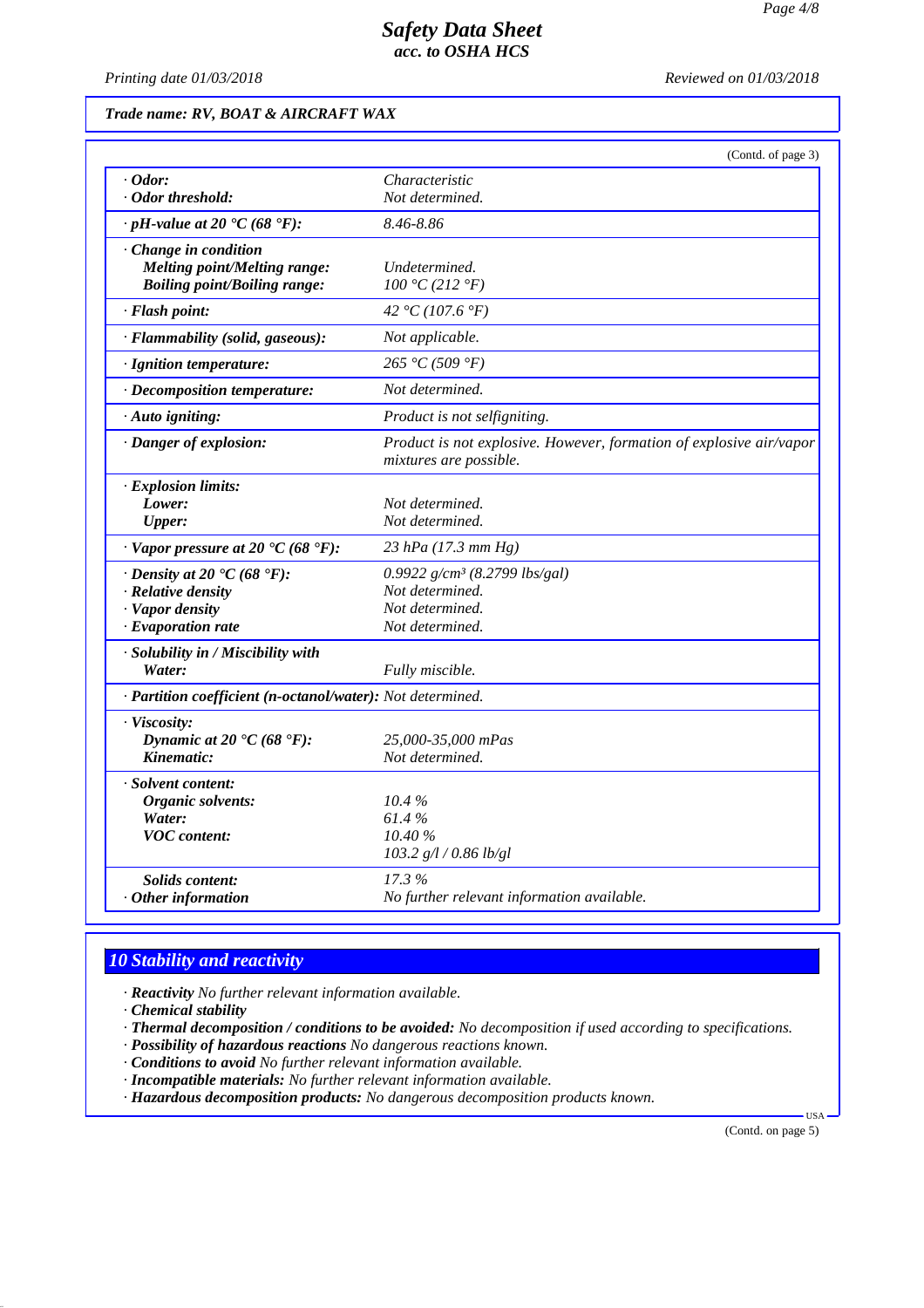*Printing date 01/03/2018 Reviewed on 01/03/2018*

### *Trade name: RV, BOAT & AIRCRAFT WAX*

(Contd. of page 4)

|                               |      | · LD/LC50 values that are relevant for classification:                                      |  |
|-------------------------------|------|---------------------------------------------------------------------------------------------|--|
|                               |      | 64742-88-7 medium aliphatic hydrocarbon                                                     |  |
| Oral                          | LD50 | $> 6,500$ mg/kg (rat)                                                                       |  |
| Dermal                        | LD50 | $>3,000$ mg/kg (rab)                                                                        |  |
|                               |      | Inhalative $ LC50/4 h  > 14 mg/l$ (rat)                                                     |  |
|                               |      | $\cdot$ on the eye: No irritating effect.<br>· Sensitization: No sensitizing effects known. |  |
| Carcinogenic categories       |      | · Additional toxicological information:                                                     |  |
|                               |      | · IARC (International Agency for Research on Cancer)                                        |  |
|                               |      | 61790-53-2 Diatomaceous earth (Silica-Amorphous)                                            |  |
| $14464 - 46 - 1$ cristobalite |      |                                                                                             |  |
|                               |      | · NTP (National Toxicology Program)                                                         |  |

## *\* 12 Ecological information*

- *· Toxicity*
- *· Aquatic toxicity: No further relevant information available.*
- *· Persistence and degradability No further relevant information available.*
- *· Behavior in environmental systems:*
- *· Bioaccumulative potential No further relevant information available.*
- *· Mobility in soil No further relevant information available.*
- *· Additional ecological information:*
- *· General notes:*
- *Water hazard class 1 (Self-assessment): slightly hazardous for water*

*Do not allow undiluted product or large quantities of it to reach ground water, water course or sewage system.*

- *· Results of PBT and vPvB assessment*
- *· PBT: Not applicable.*
- *· vPvB: Not applicable.*
- *· Other adverse effects No further relevant information available.*

### *\* 13 Disposal considerations*

- *· Waste treatment methods*
- *· Recommendation: Must not be disposed of together with household garbage. Do not allow product to reach sewage system.*
- *· Uncleaned packagings:*
- *· Recommendation: Disposal must be made according to official regulations.*

(Contd. on page 6)

 $-1$ ISA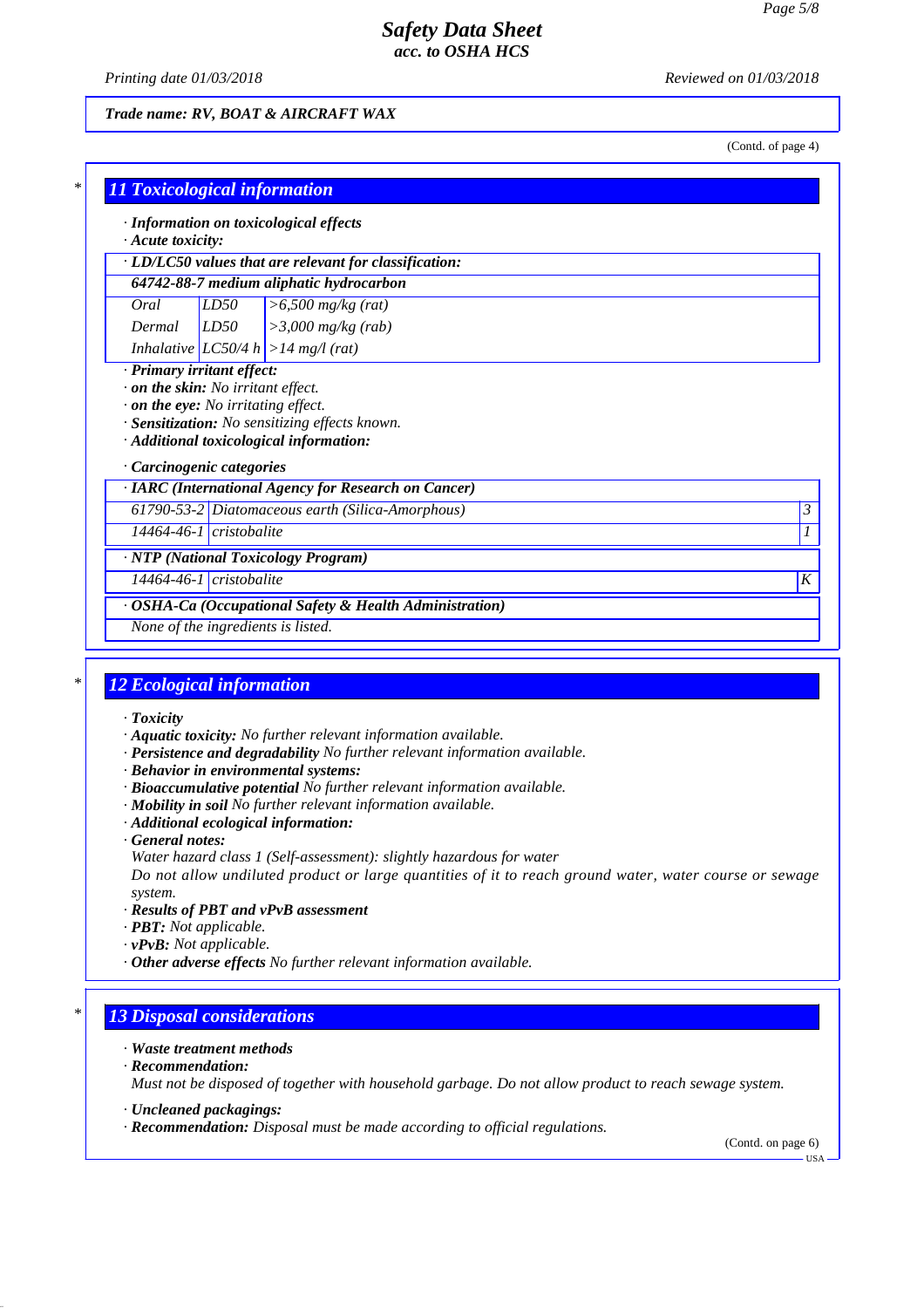*Printing date 01/03/2018 Reviewed on 01/03/2018*

## *Trade name: RV, BOAT & AIRCRAFT WAX*

| <b>14 Transport information</b>              |                                                         |
|----------------------------------------------|---------------------------------------------------------|
| · UN-Number                                  |                                                         |
| $\cdot$ DOT                                  | NA1993                                                  |
| · ADR, ADN, IMDG                             | Void                                                    |
| $\cdot$ IATA                                 | <b>UN1993</b>                                           |
| · UN proper shipping name                    |                                                         |
| $\cdot$ <i>DOT</i>                           | COMBUSTIBLE LIQUID, N.O.S (medium aliphatic             |
|                                              | hydrocarbon)<br>Void                                    |
| · ADR, ADN, IMDG<br>$\cdot$ IATA             | FLAMMABLE LIQUID, N.O.S. (medium aliphatic hydrocarbon) |
| · Transport hazard class(es)                 |                                                         |
| $\cdot$ DOT                                  |                                                         |
|                                              |                                                         |
|                                              |                                                         |
|                                              |                                                         |
|                                              |                                                         |
| · Class                                      | 3 Combustible liquids                                   |
| $-Label$                                     | $\mathfrak{Z}$<br>________________________              |
| · ADR, ADN, IMDG                             |                                                         |
| $\cdot$ Class                                | Void                                                    |
| $\cdot$ IATA                                 |                                                         |
|                                              |                                                         |
|                                              |                                                         |
|                                              |                                                         |
| · Class                                      | 3 Flammable liquids                                     |
| $\cdot$ Label                                | 3                                                       |
| · Packing group                              |                                                         |
| $\cdot$ DOT, IATA                            | III                                                     |
| $\cdot$ ADR, IMDG                            | Void                                                    |
| <b>Environmental hazards:</b>                | Not applicable.                                         |
| · Special precautions for user               | Not applicable.                                         |
| · Transport in bulk according to Annex II of |                                                         |
| <b>MARPOL73/78 and the IBC Code</b>          | Not applicable.                                         |
| · Transport/Additional information:          |                                                         |
| $\cdot$ DOT                                  |                                                         |
| · Quantity limitations                       | On passenger aircraft/rail: 60 L                        |
|                                              | On cargo aircraft only: 220 L                           |
| · UN "Model Regulation":                     | Void                                                    |

(Contd. on page 7)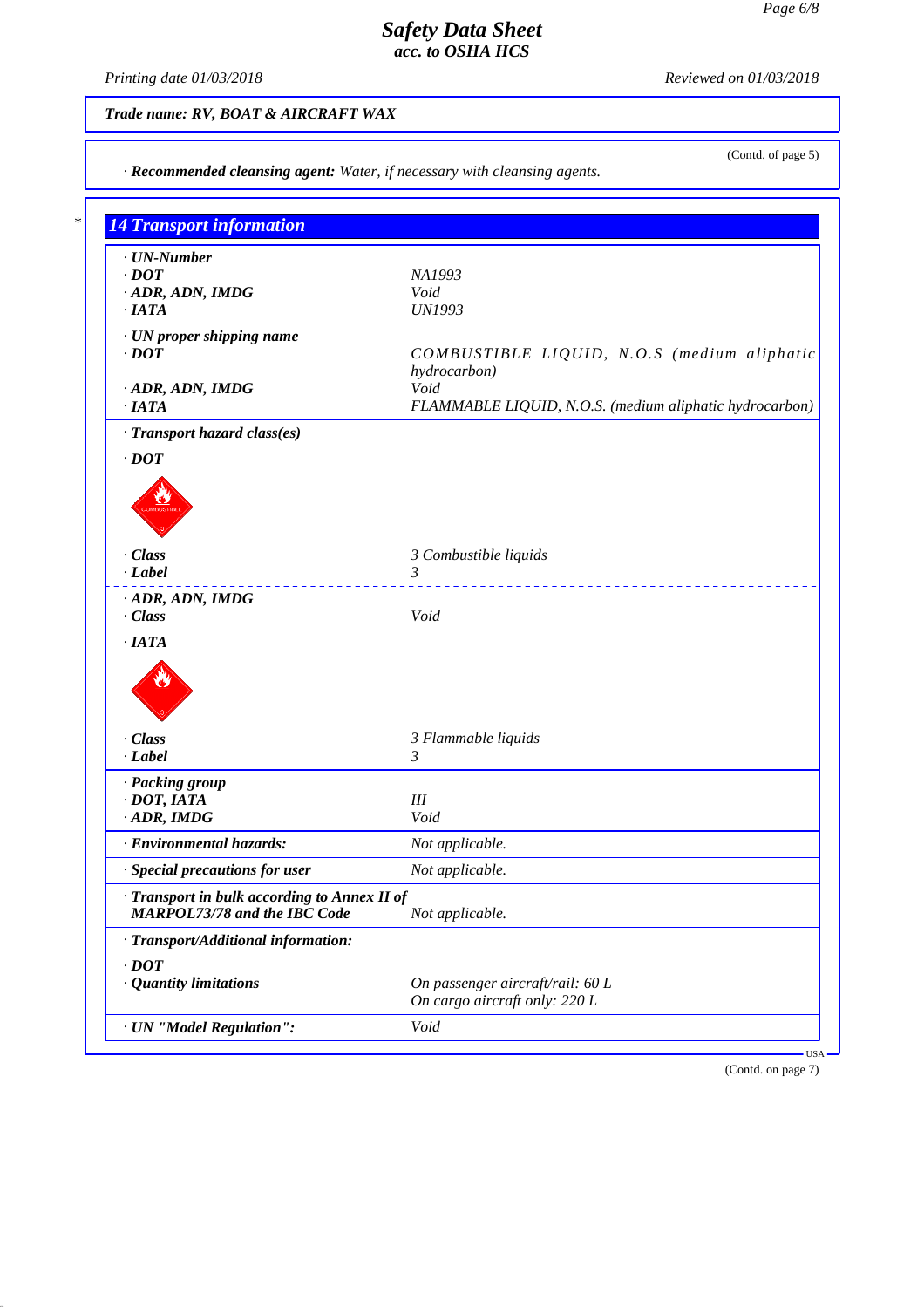*Printing date 01/03/2018 Reviewed on 01/03/2018*

### *Trade name: RV, BOAT & AIRCRAFT WAX*

(Contd. of page 6)

# *\* 15 Regulatory information*

*· Safety, health and environmental regulations/legislation specific for the substance or mixture · Sara*

*· Section 355 (extremely hazardous substances):*

*None of the ingredients is listed.*

*· Section 313 (Specific toxic chemical listings):*

*4080-31-3 Methenamine 3-chloroallylochloride*

*· TSCA (Toxic Substances Control Act) All ingredients are listed*

*· TSCA new (21st Century Act) (Substances not listed)*

*64742-47-8 Distillates (petroleum), hydrotreated light emulsifier*

*detergent blend*

#### *· Proposition 65*

*· Chemicals known to cause cancer:*

*14464-46-1 cristobalite*

*· Chemicals known to cause reproductive toxicity for females:*

*None of the ingredients is listed.*

*· Chemicals known to cause reproductive toxicity for males:*

*None of the ingredients is listed.*

*· Chemicals known to cause developmental toxicity:*

*None of the ingredients is listed.*

### *· Carcinogenic categories*

*· EPA (Environmental Protection Agency)*

*None of the ingredients is listed.*

*· TLV (Threshold Limit Value established by ACGIH)*

*14464-46-1 cristobalite A2*

*14464-46-1 cristobalite*

*· NIOSH-Ca (National Institute for Occupational Safety and Health)*

*· GHS label elements*

*The product is classified and labeled according to the Globally Harmonized System (GHS). · Hazard pictograms*



*· Signal word Warning · Hazard statements Flammable liquid and vapor. · Precautionary statements Keep away from heat/sparks/open flames/hot surfaces. - No smoking. Keep container tightly closed. Ground/bond container and receiving equipment. Use explosion-proof electrical/ventilating/lighting/equipment. Use only non-sparking tools. Take precautionary measures against static discharge. Wear protective gloves/protective clothing/eye protection/face protection. If on skin (or hair): Take off immediately all contaminated clothing. Rinse skin with water/shower. In case of fire: Use for extinction: CO2, powder or water spray.*

(Contd. on page 8)